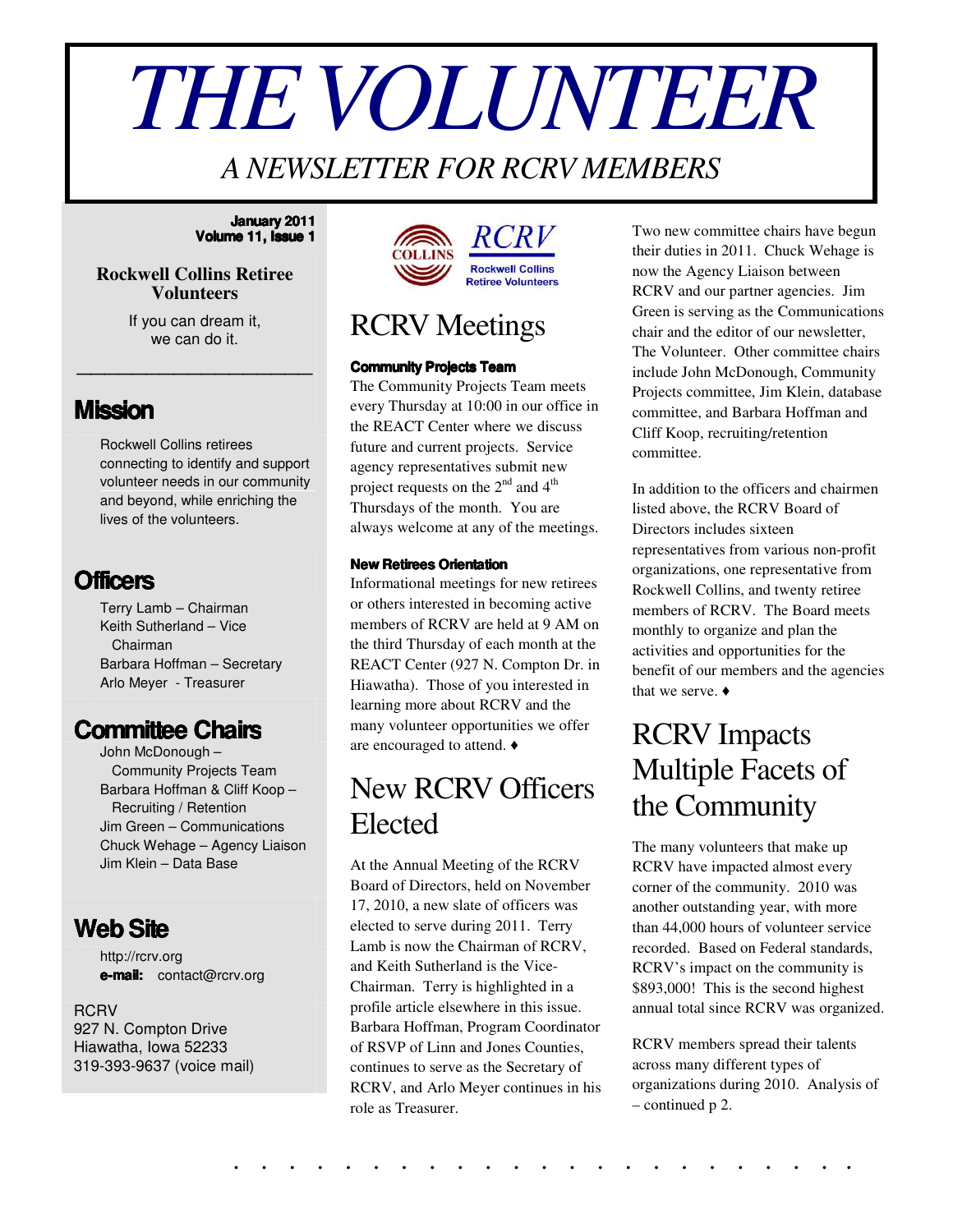#### **January 2011**

#### -- continued

the data shows that the largest category of service was to general community services, such as wheelchair ramp construction, business mentoring, computer and clerical service, and time spent with cultural activities. The 44,100 hours are broken down as follows:

| General service      | 29%   |
|----------------------|-------|
| Elderly services     | 15%   |
| Education            | 10%   |
| Admin. & leadership  | 8%    |
| Health related       | 8%    |
| Assistive technology | 3%    |
| Disaster recovery    | $2\%$ |
| Miscellaneous        | 24%   |
|                      |       |

If you are volunteering, but are not reporting your activities through RCRV or RSVP, we encourage you to join the 194 Rockwell Collins retirees who reported their time in 2010. Thanks to all of them for a job well done!  $\triangleleft$ 

## RCRV Insurance Presentations to our Retirees

#### **By John McDonough**

During the week of November  $8<sup>th</sup>$ through the  $12^{th}$ , Jim Wolfe, Joe Wells, Don Grimm and I presented the 2011 Rockwell Collins insurance program to 700 Rockwell Collins retirees. We collected the information from Rockwell Collins executives the month prior to our presentations. They provided accurate information, as they have done in the past. I would like to thank them for all the info that they provided to us and for them answering our questions as we went along.

We put the information into a PowerPoint presentation which was approved by Rockwell Collins prior to Jim, Joe and Don making the presentation to our retirees at 10 separate meetings at the Kirkwood Training and Outreach Service Center located at 3375 Armar Drive in Marion.

In spite of the late notification of the meetings in our newsletter, The Volunteer, we had very strong participation from our retirees, with a lot of good questions being asked. We fielded lots of questions which would have otherwise gone to Rockwell Collins officials.

RCRV plans to continue the insurance presentations again next year. We already have reservations at KTOS in place. Due to a change by Medicare, we will be doing this a month or so earlier next year.  $\triangleleft$ 

## RCRV Helps Judge School Contests

Over the past year, RCRV has helped judge many contests sponsored for school age children. Among the contests are FIRST LEGO League, FIRST Tech Challenge, Eastern Iowa Science and Engineering Fair, Iowa Science Olympiad, Invent Iowa, and Future Cities. Here are photos from two of the most recent contests:



Jim Green and Juergen Bruckner (background) judging Invention Convention for elementary school children



Mike Wilson judging Invention Convention for elementary school children



Future Cities Contest for middle school children. RCRV members Jim Green, Mike Wilson, Bob Ocken, John Wauer, Juergen Bruckner participated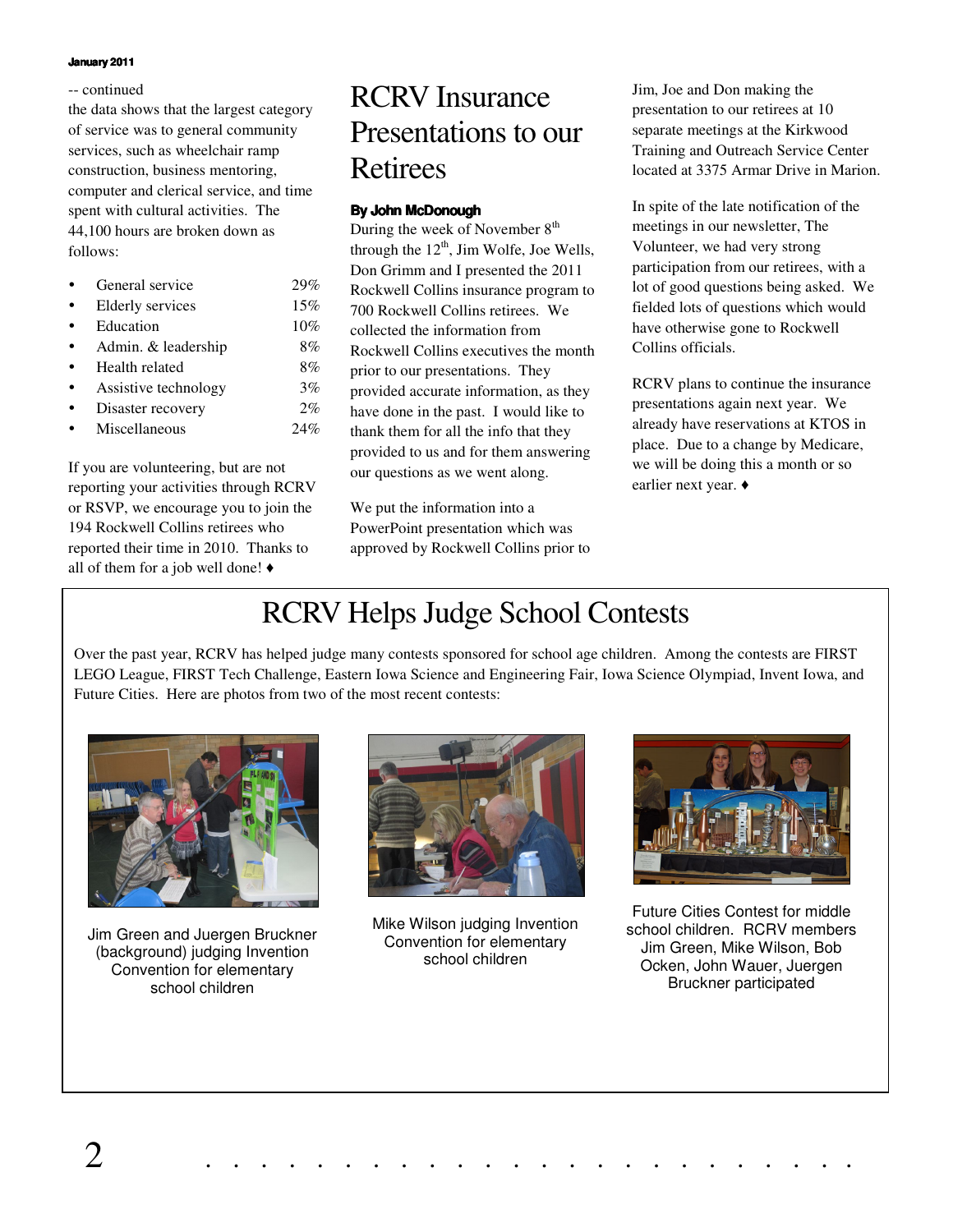# RCRV Charitable Grant Program

The 2011 RCRV Charitable Grant program will provide up to \$10,000 this summer to deserving organizations in the local community. Grants are awarded based on applications from non-profit or educational organizations nominated by active RCRV members. Watch the RCRV website beginning in March (www.rcrv.org) for the invitation to submit applications. Every RCRV member is eligible to nominate a favorite agency or organization for a grant. No more than ten grants may be awarded in any year, so the program is competitive.

The process begins in February, when the Executive Committee decides on the theme of the 2011 program. The annual theme will determine what types of organizations will be eligible to apply for funding. You will recall that last year's theme was Literacy, while the 2009 theme was Assistance to the Elderly. Once the theme has been decided, then the application process and forms will be posted on the website.

An evaluation committee is appointed each year by the RCRV Chairman to read all of the applications for grants and to make a recommendation to the Board of Directors as to which applicants should receive funding. In 2010, the RCRV Charitable Grant program awarded funding to five organizations. Vision In Motion received \$2,400, the Salvation Army received \$2,000, Wright Elementary School was awarded \$1,600, Prairie Crest Elementary was awarded \$2,000, and Taylor Elementary School received \$2,000. RCRV is very grateful to Rockwell Collins, Inc. for its support of this grant program on behalf of its retirees.

# RCRV Welcomes New Members

RCRV is very happy to welcome the following new members to our organization. We trust that they will find many worthwhile projects and volunteer opportunities through RCRV that will help make their retirement rewarding.

> Michael Barron Rod Blocksome Jim Burns Terry Carleton Susan Cunningham Jo Dillon Pat Frasher MaryAnn Frazer Dick Fredericks Jeanne Gritton Darlene Hartkemeyer Ellen Krause Jerry Logan Sharon Logan Penny Lowe Wanda Mayer James McLaughlin Donna Meeks Lorene Meyer Mike Mosely Michelle Mosely Sue Pearson Marvin Shenefelt Charles Stookesberry Jim Vacherlon Susan Verceka Sharon Wisted Richard Woods Francis Wulf ♦

## Museum Seeking Artifacts and **Histories**

The Rockwell Collins Museum, located in building 120 (formerly known as the Engineering building) is interested in receiving any artifacts related to the company's history. The museum relies on donations from former employees and friends of our company. Examples of artifacts that may be of interest include prototypes, logo items, awards, documents, photographs and products. Please consider whether you have any items of this nature in need of a good long term home. It would be of great help if all donations could have a short description of the item including your name, your relationship to the company, how/where you came into possession of the item, your occupation at Collins along with year of retirement (if retired) and any other information you think would be useful for us to know. A handwritten note is fine, a printout or typewritten note is even better. We're also interested in your memories of your experience at The Collins Radio Company or Rockwell Collins. This could include written personal memoirs (handwritten is OK), video histories or aural histories.

Contact me, Lawrence Robinson, at 319-295-1698, if you'd like additional information, have something do donate, or if you need help in determining whether your artifact is of interested. The museum is open to the public during the work week, and it is staffed by RCRV members.